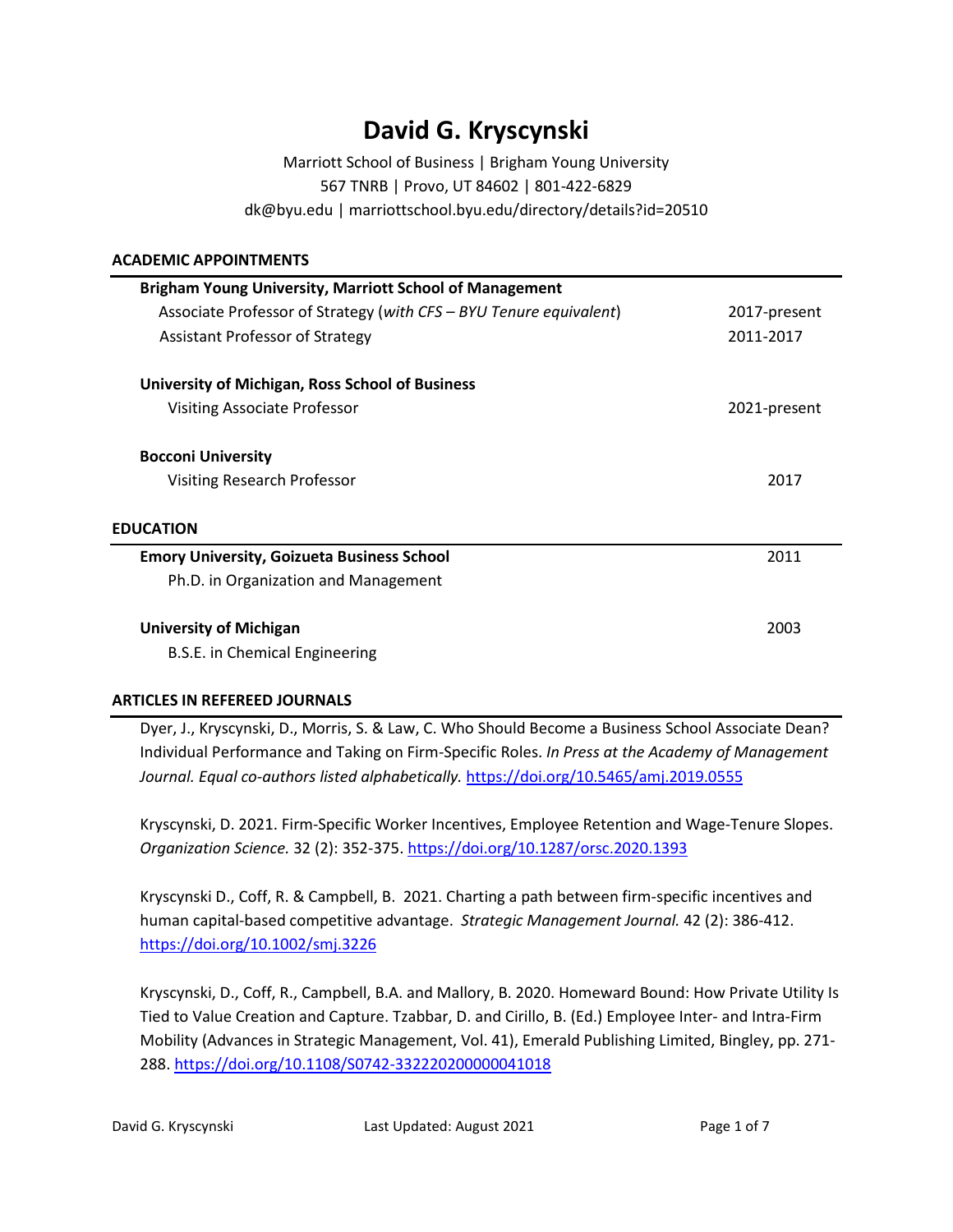Kryscynski, D., Reeves, C., Lusvardi, R., Russell, G. & Ulrich, M. 2018. Analytical Abilities and the Performance of HR Professionals. *Human Resource Management*. 57 (3): 715-738. <https://doi.org/10.1002/hrm.21854>

Carnahan, S., Kryscynski, D, & Olson, D. 2017. When Does Corporate Social Responsibility Reduce Employee Turnover: Evidence from Attorneys Before and After 9/11. *Academy of Management Journal*. 60 (5):1932-1962. *Equal co-authors listed alphabetically.* <https://doi.org/10.5465/amj.2015.0032>

• *Winner, Best Conference Paper Award, Atlanta Competitive Advantage Conference 2015*

Singh, H., Kryscynski, D., Li, X. & Gopal, R. 2016. Pipes, Pools and Filters: How collaboration networks affect innovative performance. *Strategic Management Journal.* 37 (8): 1649-1666. <https://doi.org/10.1002/smj.2419>

Aggarwal, R., Kryscynski, D., & Singh, H., 2015. Evaluating Technical Competence in VC Investment Decisions. *Management Science*. 61 (11): 2685-2706. <https://doi.org/10.1287/mnsc.2014.2117>

Aggarwal, R., Kryscynski, D., Midha, V., & Singh, H. 2015. Early to Adopt and Early to Discontinue: the impact of self-perceived and actual IT-knowledge on technology use behaviors of end users. *Information Systems Research*. 26 (1): 127-144. <https://doi.org/10.1287/isre.2014.0564>

Campbell, B., Coff, R. & Kryscynski, D., 2012. Re-thinking Sustained Competitive Advantage from Human Capital. *Academy of Management Review.* 37 (3): 376-395. *Equal co-authors listed alphabetically. <https://doi.org/10.5465/amr.2010.0276>*

• Web of Science Highly Cited Paper (top 1% for publication year, as of Jan/Feb 2021)

# **INVITED ARTICLES IN REFEREED JOURNALS**

Kryscynski, D. & Morris, S. 2019. SMJ Virtual Special Issue: Human Capital in Strategy 2008-2018. *Strategic Management Journal. Equal co-authors listed alphabetically*. [https://onlinelibrary.wiley.com/doi/toc/10.1002/\(ISSN\)1234-5678.human-capital-in-strategy\)](https://onlinelibrary.wiley.com/doi/toc/10.1002/(ISSN)1234-5678.human-capital-in-strategy))

Campbell, B., Kryscynski, D. & Olson, D. 2017. Bridging Strategic Human Capital and Employee Entrepreneurship: A labor market frictions approach. *Strategic Entrepreneurship Journal*. 11 (3): 344-356. <https://doi.org/10.1002/sej.1264>

Kryscynski, D. & Ulrich, D., 2015. Making Strategic Human Capital Relevant: A time Sensitive Opportunity. *Academy of Management Perspectives.* 29 (3): 357-369*.* <https://doi.org/10.5465/amp.2014.0127>

• *Winner, Academy of Management Perspectives Best Article Award in 2016*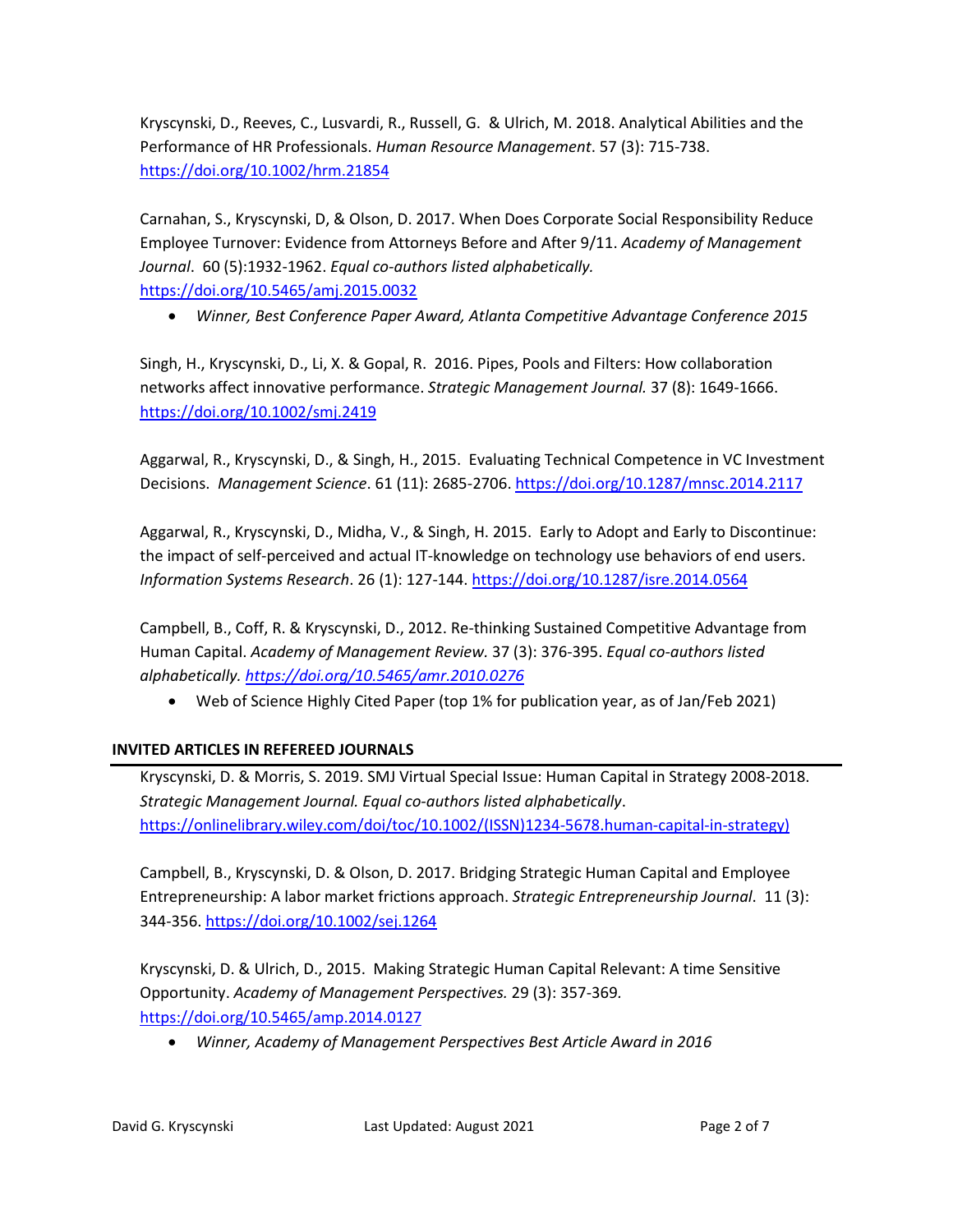Coff, R. & Kryscynski, D. 2011. Drilling for Micro-Foundations of Human Capital Based Competitive Advantages. *Journal of Management,* 37 (5):1429-1443. <https://doi.org/10.1177%2F0149206310397772>

### **ARTICLES UNDER REVIEW IN REFEREED JOURNALS**

#### **WORKING MANUSCRIPTS**

Grohsjean, T., Kryscynski, D. & Morris, S. Theoretically Decoupling Knowledge, Skills, Abilities and Other Characteristics from Tasks: New Insights for Human Capital Theory.

Neckebrouck, J., & Kryscynski, D. Exploring the Shape of the Employee Rent Sharing Curve.

Starr, E. & Kryscynski, D. Examining Employment Practice Bundles: When Firms HR Practices and Restraining Employment Agreements Simultaneously.

### **BOOKS AND BOOK CHAPTERS**

Campbell, B. & Kryscynski, D. 2019. What are We Isolating? Why human capital-based competitive advantage may not be so much about human capital in Anthony J. Nyberg, and Thomas Moliterno (eds.), *Handbook of research on strategic human capital resources*. Cheltenham, UK and Northampton, MA, USA: Edward Elgar Publishing, pp. 157-168. *Equal co-authors listed alphabetically.* <https://doi.org/10.4337/9781788116695.00019>

Kryscynski, D., Ulrich, M., Ulrich, D. & Brockbank, W. 2017. Victory through Organization: Why the War for Talent is Failing Your Company and What You Can Do about It. *McGraw Hill.*

#### **TRADE PUBLICATIONS**

Brockbank, W., Ulrich, D., Kryscynski, D., Ulrich. 2018. The Future of HR and Information Capability. *Strategic HR Review*.

Ulrich, D., Kryscynski, D., Ulrich, M. & Brockbank, W. 2017. Leaders as Paradox Navigators. *Leader to Leader*. 86: 53-59.

Ulrich, D., Kryscynski, D., Ulrich, M. & Brockbank, W. 2017. Competencies for HR Professionals Who Deliver Outcomes. *Employment Relations Today*. 44 (2): 37-44.

Ulrich, D., Brockbank, W., Ulrich, M. & Kryscynski, D. 2015 Toward a Synthesis of HR Competency Models: the Common HR "Food Groups." *People and Strategy*. 38 (4): 56:65

Ulrich, D. , & Kryscynski, D. 2015. Winning in Challenging Markets Requires Stronger Attention to Human Capital. *LSE Business Review*. 2015/11/5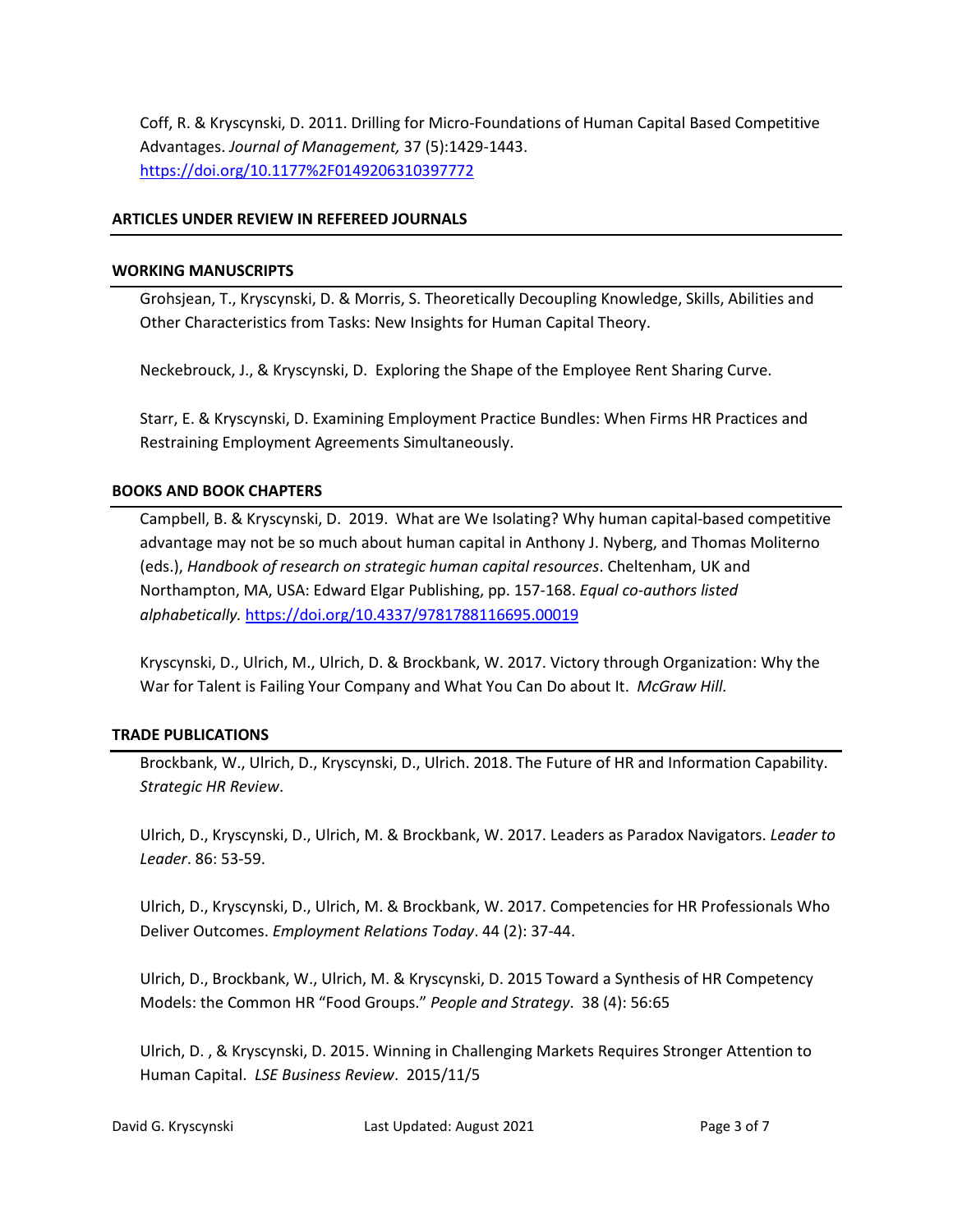#### **ACADEMIC AWARDS AND HONORS**

| AMR Best Reviewer Award                              | 2019 |
|------------------------------------------------------|------|
| Marriott School of Management Faculty Fellowship     | 2014 |
| BYU MEG Grant Recipient (\$20,000)                   | 2012 |
| <b>BPS Division Best Dissertation Award Finalist</b> | 2012 |
| Kauffman Dissertation Fellowship (\$20,000)          | 2010 |
| Georgia Research Alliance Grant Program (\$16,000)   | 2010 |
| Laney Graduate School Research Grant (\$2,500)       | 2010 |
| Goizueta Fellowship                                  | 2010 |
| Sheth Fellow                                         | 2008 |

#### **RESEARCH PRESENTATIONS**

Neckebrouck, J. & Kryscynski, D. Exploring the Shape of the Rent Sharing Curve -2021 HKBU invited seminar -2021 HEC Invited seminar

Grohsjean, T. & Kryscynski, D. Problem Solving as the Origin of Human Capital -2018 Strategic Management Society Annual Conference -2018 Academy of Management Meeting

Starr, E. & Kryscynski, D. Carrot and Stick Soup. -2017 Seminar at Singapore Management University -2017 Academy of Management Meeting -2017 Strategic Management Society Annual Conference

- Burbano, V. & Kryscynski, D. Social Responsibility and Workers' Willingness to Invest in Firm-Specific Human Capital.
	- -2017 Academy of Management Meeting
	- -2017 Strategic Management Society Annual Conference
- Carnahan, S., Kryscynski, D, & Olsen, D. How Corporate Social Responsibility Reduces Employee Turnover: Evidence from Attorneys Before and After 9/11. -2015 University of Illinois research presentation
- Kryscynski, D., Campbell, B. & Coff, R. Utility Players and Utility Functions: Value Creation and Capture from ex ante Worker-Firm Complementarities. -2014 Atlanta Competitive Advantage Conference -2014 Strategic Management Society Meeting
- Campbell, B., Coff, R. & Kryscynski, D. Whose Getting Scalped? The Impact of Human Capital on Consumer Value Creation and Subsequent Value Capture.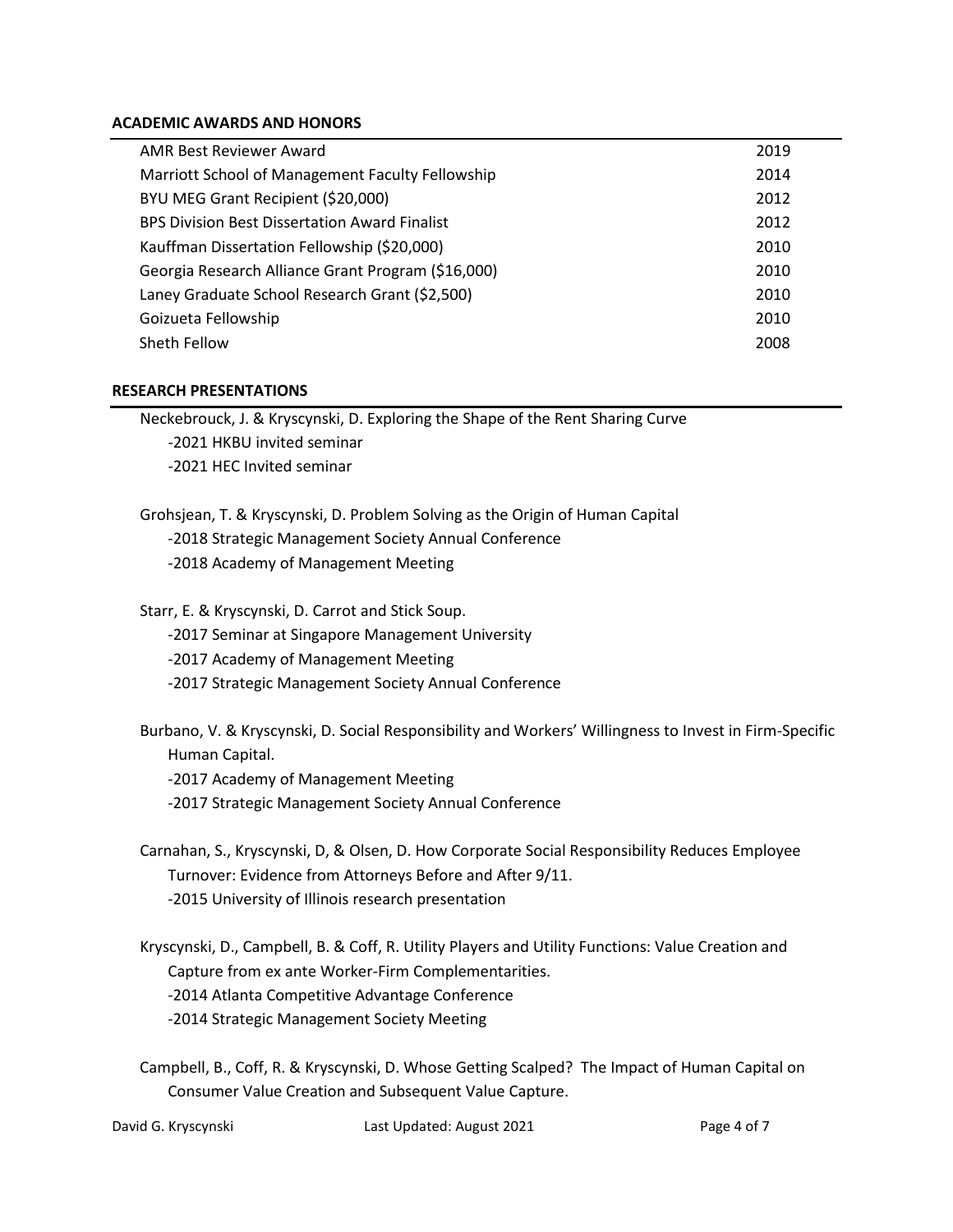-2013 Strategic Management Society Meeting

Kryscynski D., Green, C. Explaining Away the Paradox: When workers readily invest in firm-specific human capital.

-2013 Academy of Management Meeting

-2012 Strategic Management Society Annual Meeting

Kryscynski D., The Strategic Implications of Firm-Specific Inducements.

-2017 Seminar at Bocconi University

-2017 Seminar at Rutgers University

-2016 University of Maryland, Washington University

-2013 Strategic Human Capital Mini-Conference

-2012 Academy of Management Meeting, BPS Best Dissertation Award Finalist Session

Kryscynski D., Hiding a Candle Under a Bushel: Sustaining advantages by preventing competitors from observing economic profits.

-2011 SMS Human Capital Mini-Conference

Kryscynski D., Firm-specific Incentives and Competitive Advantage: retaining human capital at a discount.

-2011 Academy of Management Meeting

-Brigham Young University Marriott School of Management, Cornell University School of Industrial Labor Relations, University of Arkansas Walton College of Business.

Kryscynski D., Do Small Firms have Advantages offering Firm-Specific Incentives? -3<sup>rd</sup> People in Organizations Conference, 2010 Academy of Management Meeting, 2010 Kauffman Entrepreneurship Mentoring Workshop.

Campbell, B., Coff, R. & Kryscynski D., Re-thinking Competitive Advantage from Human Capital: How the concept of firm-specificity has led strategy theorists astray.

-2010 Atlanta Competitive Advantage Conference.

#### **PROFESSIONAL SERVICE AND MEMBERSHIPS**

Track Leadership for the Strategic Human Capital Interest Group at SMS (2018-2020 term) Editorial Review Board member of the Strategic Management Journal Editorial Review Board member of the Journal of Management Editorial Review Board member of the Academy of Management Review Ad hoc reviewer for Organization Science Ad hoc reviewer for the Academy of Management Journal Ad hoc reviewer for Management Science Ad hoc reviewer for Strategic Organization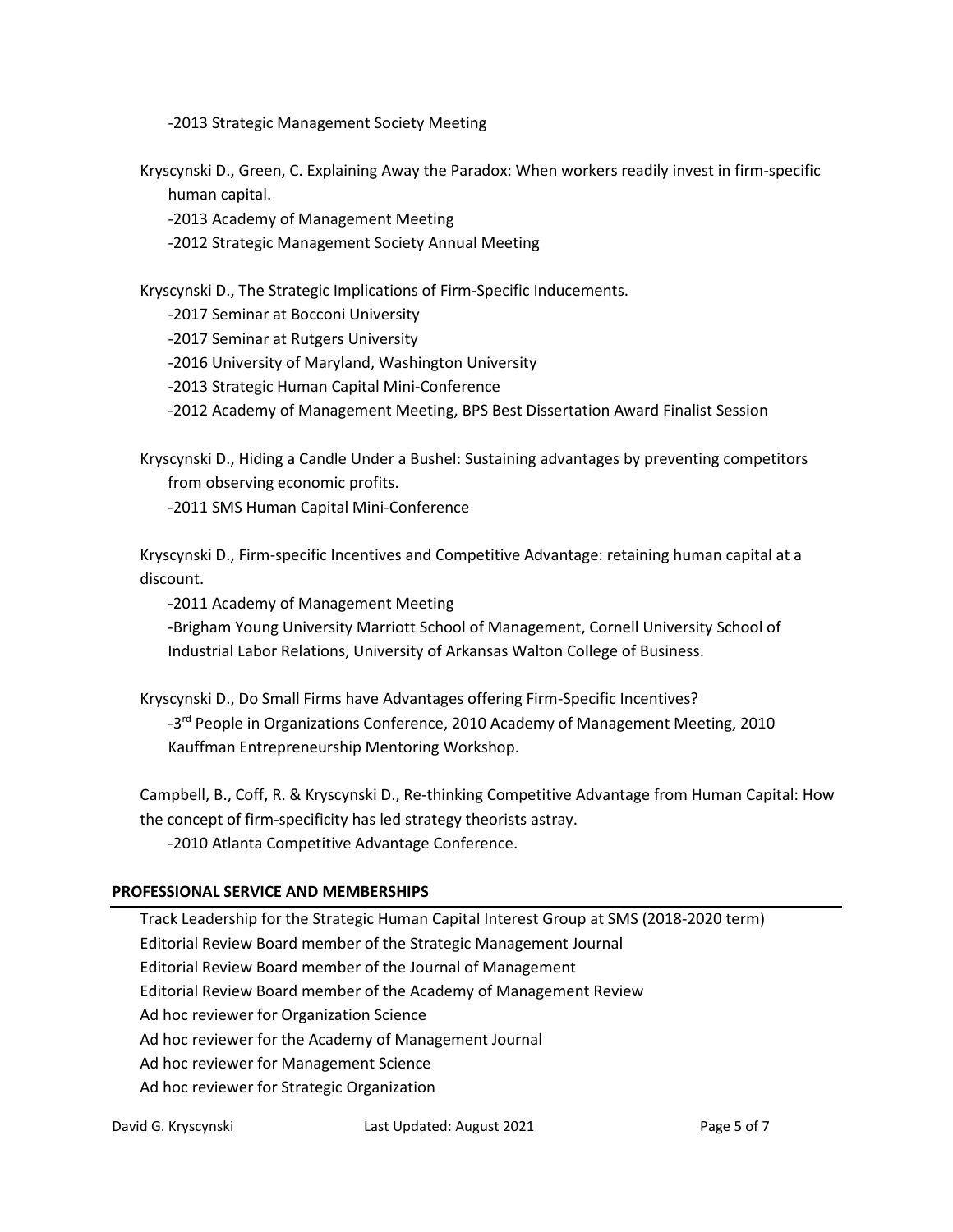Ad hoc reviewer for Research Policy Member of the Academy of Management (AOM) Member of the Strategic Management Society (SMS)

#### **TEACHING EXPERIENCE**

Brigham Young University, Marriott School of Management 2011-present EMBA 683 – Core Strategy for weekend EMBA program MBA 580 – Core Strategy for MBA program BM 498 – Capstone strategy class for undergraduate business majors. BM 581 – Strategic Management for MAcc students BM 593R – Strategy Readings seminar for pre-PhD students MBA 693R – Strategic Organization Diagnosis and Design

Emory University, Goizueta Business School 2009-2010 Teaching Assistant & Associate – to Professor Rich Makadok in "Strategic Management" (Modular Executive MBA Course & Evening MBA Course). Collaborated on course development. Taught the strategy implementation module of the course.

#### **TEACHING RESOURCES**

Designer and creator of LearnStrategy.org 2016-present

#### **INVITED PROFESSIONAL PRESENTATIONS**

Japanese Management Association (JMA) – 2014 National Kaika Conference

CUPAHR – 2015 Annual Conference, 2017 Annual Leadership Conference, 2018 Annual Conference, 2018 Charleston mini-conference

AAUHR – 2016 Annual Conference, 2019 Annual Conference

Seminarium Peru – 2018 Annual Conference

University of Michigan HR and Technology Forum 2016

#### **INDUSTRY EXPERIENCE**

Sixth Generation Human Capital 2011-present

- -Provide consulting services focused on helping clients align human capital strategies with overall business strategies, design and implement strategic human capital measurement systems and determine the necessary organizational culture to deliver company performance.
- -Global experience working with companies such as ADIA, EQUATE, Saudi Aramco, Infosys and Grant Thornton International, Inc.